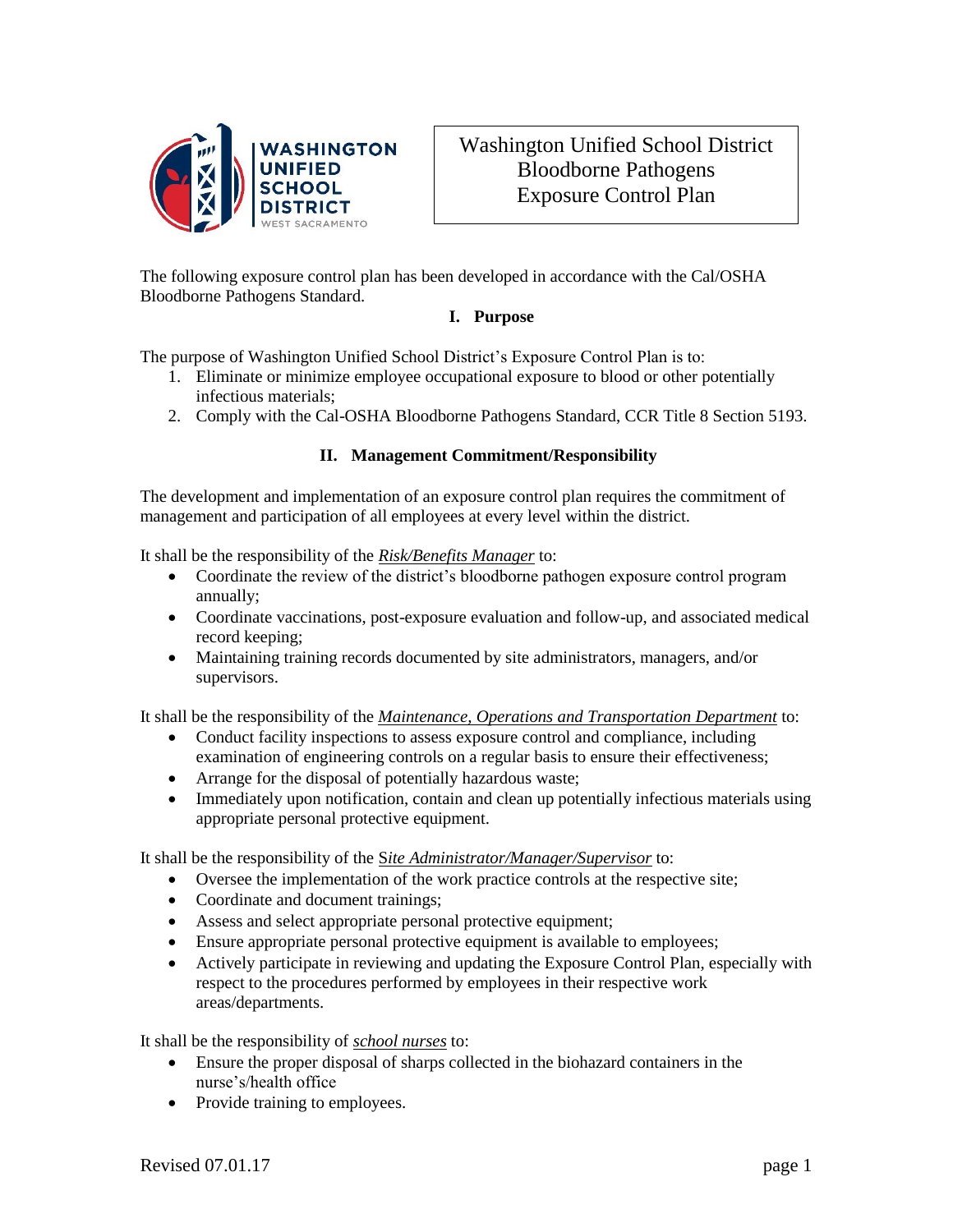It shall be the responsibility of *all employees* to:

- Wear designated personal protective gear when required;
- Participate in trainings;
- Immediately notify the supervisor if repair or replacement of any personal protective equipment is necessary;
- Report the occurrence of an occupational exposure incident (as defined in Section IV under Post Exposure Evaluation) to the supervisor or Risk/Benefits Manager before the end of the workday in which the incident occurred.

The *Superintendent* remains ultimately responsible for the implementation and maintenance of the District's Exposure Control Plan.

### **III. Exposure Determination**

The State of California (Cal-OSHA) requires employers to perform an exposure determination concerning which employees may have occupational exposure to blood or other potentially infectious material. The exposure determination is made without regard to the use of personal protective equipment; employees are considered to be exposed even if they wear personal protective equipment. Occupational Exposure is defined by Cal-OSHA as "reasonably anticipated skin, eye, mucous membrane, or parenteral contact with blood or other potentially infectious materials that may result from the performance of an employee's duties."

Employees belonging to the following WUSD job classifications may reasonably anticipate occupational exposure to bloodborne pathogens and are, therefore, entitled to a free pre-exposure Hepatitis B vaccination series:

- School Nurses
- Health Clerks
- High and Middle School Coaches
- Campus Aides and Noon Duty Supervisors
- Preschool teachers and Paraeducators/Assistants as defined when working with young children who require assistance with toileting
- Special Education Teachers as defined when working with severe, profound, and/or medically fragile students
- Special Education Paraeducators/Assistants as defined when working with severe, profound, and/or medically fragile students
- Special Education Bus Drivers as defined when working with severe, profound, and/or medically fragile students
- Daytime campus custodians
- Maintenance as defined when working with plumbing
- Designated First Aid providers including crossing guards, paraeducators and school secretaries.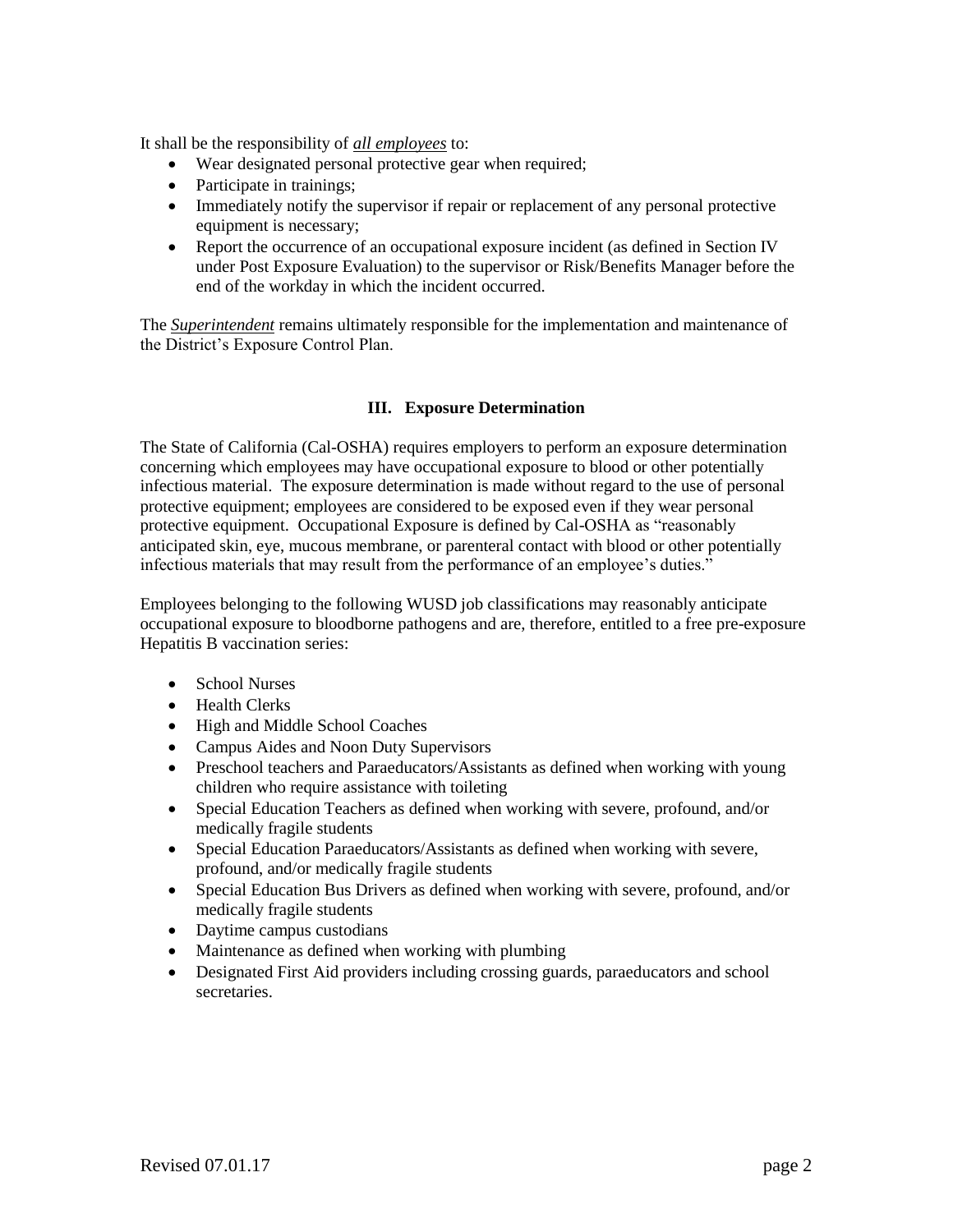The following is a list of all tasks and procedures in which employees may experience occupational exposure:

- Cleaning-up blood
- Cleaning up body fluid
- Rendering first aid
- Breaking-up fights
- Controlling bleeding
- Applying bandage $(s)$
- Diapering
- Assisting with toileting

# **IV. Hepatitis B Vaccination and Post Exposure Evaluation**

WUSD shall make the Hepatitis B vaccination series available to all employees who have occupational exposure (as listed under Section III Number 1) and post exposure follow-up to employees who have had an exposure incident. All medical evaluations and procedures including the Hepatitis B vaccination series and post exposure follow-up are:

- Made available at no cost to employees
- Made available to employees at a reasonable time and place
- Performed by or under the supervision of a licensed physician or another licensed healthcare professional; and
- Provided according to the recommendations of the U.S. Public Health Services

# Hepatitis B Vaccination

Vaccinations for employees with occupational exposure (as defined in Section III) will be made available following the required Bloodborne Pathogen Training and within 10 working days of initial assignment.

Participation in pre-screening program is not a prerequisite for receiving Hepatitis B vaccination.

If the employee initially declines Hepatitis B vaccination, but at a later date, which still under the standard, decides to accept the vaccination, the vaccination shall then be made available. All employees who decline the Hepatitis vaccination shall sign a Cal/OSHA required waiver indicating their refusal.

If a routine booster dose of Hepatitis B vaccine is recommended by the U.S. Public Health Services at a future date, such booster doses shall be made available.

# Reporting Incidents

All exposure incidents shall be reported, investigated, and documented. It is the employee's responsibility to report the occurrence of an occupational exposure incident, before the end of the workday during which the incident occurred. An occupational exposure incident is defined as a specific eye, mouth, other mucous membrane, non-intact skin or parenteral contact with blood or infectious material, resulting from the performance of an employee's duties.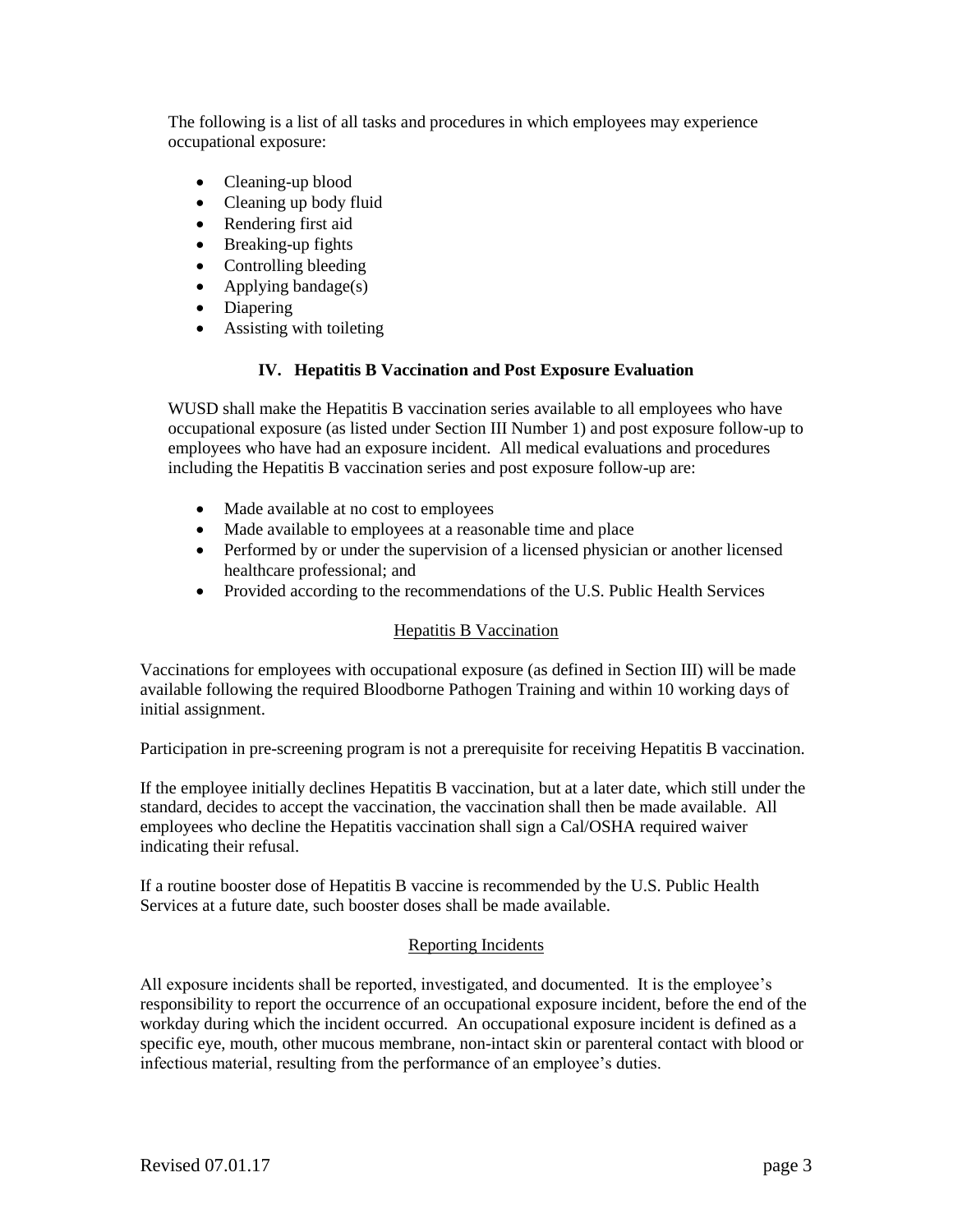Unvaccinated designated first aid providers must report any first aid incident involving the presence of blood or other potentially infectious material, regardless of whether an exposure incident occurred, by the end of the work shift. The full Hepatitis B vaccination services shall be made available to such employees no later than 24 hours after the first aid incident.

When a nurse or licensed healthcare professional directly involved in a patient's care determines, in the reasonable exercise of clinical judgment, that the use of an engineering control would jeopardize an individual's safety or the success of a nursing procedure involving the individual, the nurse should document that incident in writing and provide a copy to the supervisor and the Risk/Benefits/Manager within 24 hours.

# Post Exposure Evaluation

Following a report of an exposure incident, the exposed employee will be provided with a Workers' Compensation claim form and employee report of sharps injury and shall receive a confidential medical evaluation and follow-up, including at least the following elements:

- Documentation of the route of exposure and the circumstances under which the exposure incident occurred;
- Identification and documentation of the source individual, if feasible and not prohibited by state or local law;
- The Risk/Benefits Manager will seek consent of the source individual to test that individual's blood to determine Bloodborne Pathogen infectivity
	- o The district will document the refusal of the source individual to provide such consent, in order to establish that consent cannot be legally obtained.
	- o If the source individual consents, the individual's blood shall be tested as soon as feasible.
- With the source individual's consent, results of the source individual's testing shall be made available to the exposed employee, and the employee shall be informed of applicable laws and regulations concerning disclosure of the identity and infectious status of the source individual;
- Counseling and evaluation of reported illness shall be provided.
- Confidentiality of the affected employee and the exposure source will be maintained

The health care professional will be provided with a copy of CCR Title 8 Sec 5139; a description of the employee's duties as they relate to the exposure incident; documentation of the route(s) of exposure and circumstances under which exposure occurred; results of the source individual's blood testing, if available; and all medical records maintained by the district relevant to the appropriate treatment of the employee, including vaccination status.

# **V. Methods of Compliance**

### Universal Precautions

Universal Precautions shall be observed at all times to prevent contact with blood or other potentially infectious material. All blood will be considered infectious regardless of the perceived status of the source individual. All procedures involving blood or other potentially infectious materials shall be performed in such a manner as to minimize splashing, spraying, splattering, and generation of droplets of these substances.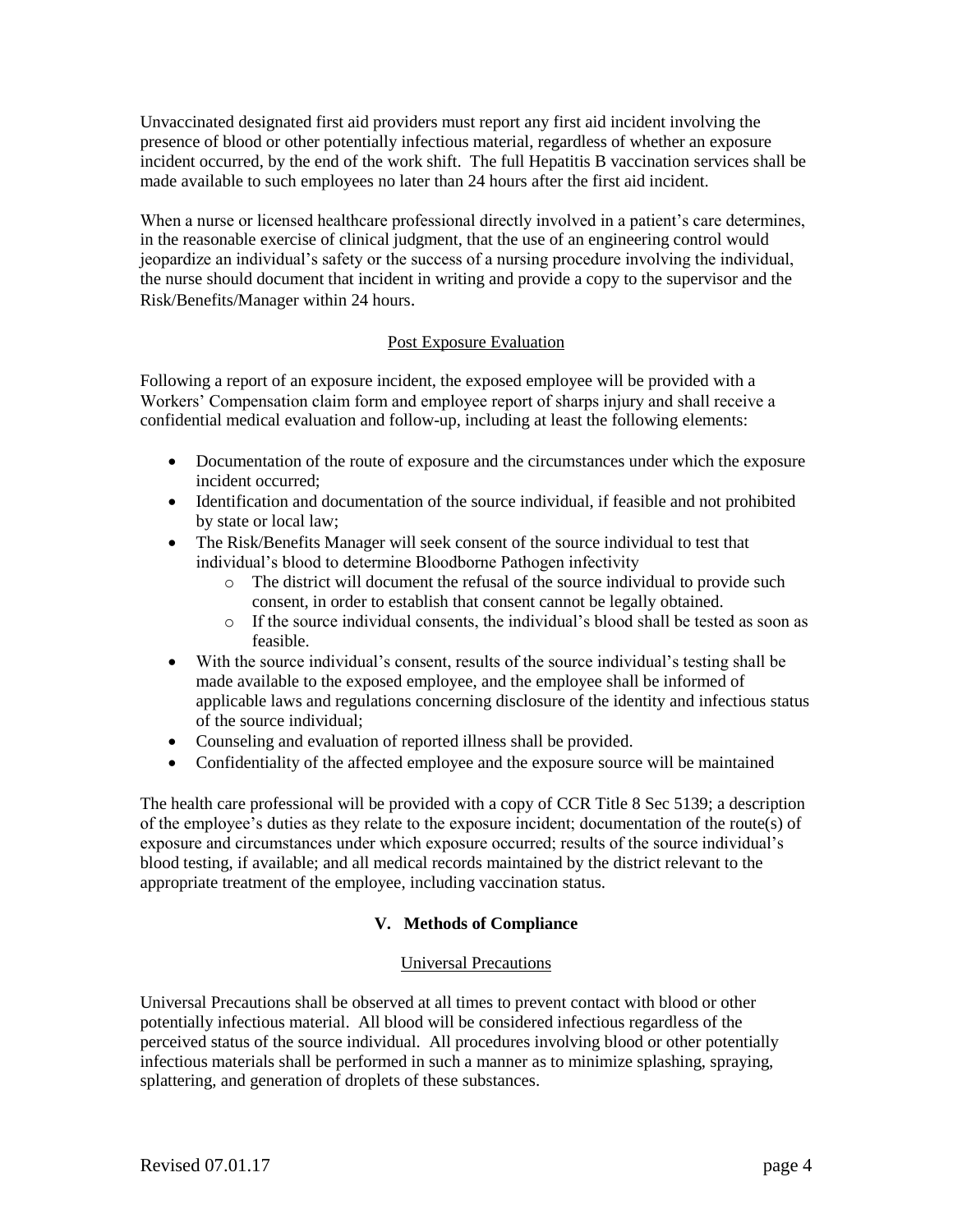### Engineering and Work Practice Controls

Engineering Controls isolate or remove the bloodborne pathogens from the workplace while work practice controls reduce the likelihood of exposure by altering the manner in which a task is performed.

### Hand washing:

All employees shall wash their hands and any other skin with soap and water and flush exposed mucous membranes with water immediately, or as soon as possible, following any contact with blood or other potentially infectious materials or after removing gloves. Hands should be washed thoroughly with soap and running water for 15 to 20 seconds, even if proper protective equipment is used. In a situation where running water is not available, liquid disinfectant and/or towels are to be be substituted temporarily. Hand washing facilities or antiseptic solutions and/or towels should be readily accessible to all employees.

# Personal Protective Equipment:

Personal protective equipment will be chosen based on the anticipated exposure to blood or other potentially infectious materials. The protective equipment will be considered appropriate only if it does not permit blood or other potentially infectious materials to pass through or reach the employees' clothing, skin, eyes, mouth, or other mucous membranes.

The supervisor will ensure that appropriate personal protective equipment is readily accessible at the work site, distribute personal protective equipment at no cost to employees, and train employees on the proper use of personal protective equipment.

All personal protective equipment will be cleaned or disposed of by the District at no cost to the employee.

Employees are responsible for notifying their supervisor of the need for repair or replacement of such materials. All repairs or replacement will be made by the employer at no cost to the employee.

All garments that are penetrated by blood shall be removed immediately or as soon as feasible.

All personal protective equipment will be removed prior to leaving the work area and placed in an appropriately designated area or container.

### Gloves:

Gloves shall be worn where it is reasonably anticipated that employees will have hand contact with blood, non-intact skin, mucous membranes or other potentially infectious materials, and when handling or touching contaminated items or surfaces.

Disposable gloves used at this facility are not to be washed or decontaminated for re-use. They are to be replaced when they become contaminated, torn, punctured, or when their ability to function as a barrier is compromised.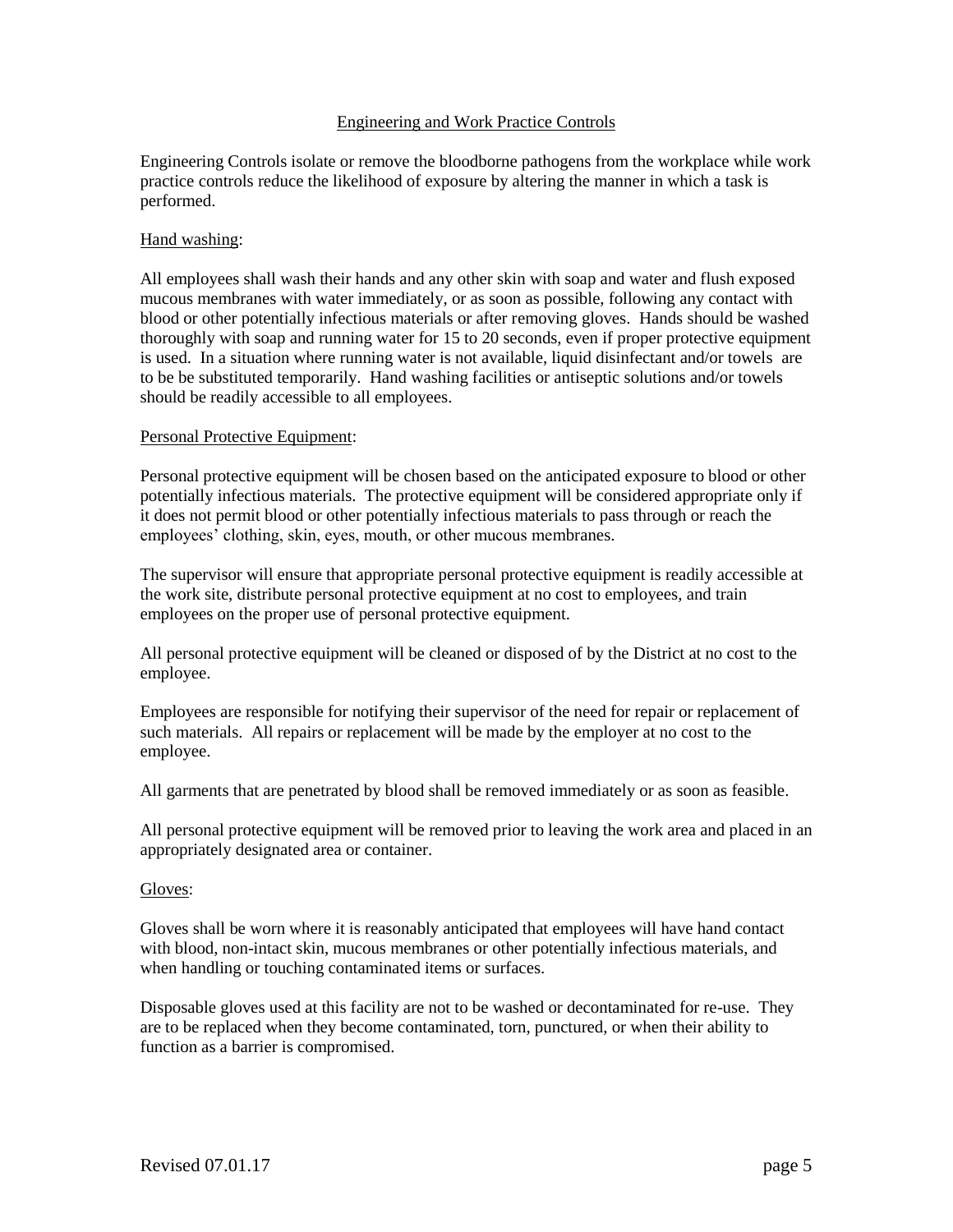Utility gloves may be decontaminated for re-use provided the integrity of the gloves is not compromised. Utility gloves will be discarded if they are cracked, peeling, torn, punctured, or exhibits other signs of deterioration, or when their ability to function as a barrier is compromised.

#### Contaminated Needles and Sharps:

Broken glass, needles, or other sharp items, which may be contaminated with blood, should not be handled with bare hands. The employee should wear gloves and retrieve the object using a broom, dustpan, or tongs.

Contaminated sharps should not be recapped, broken, or bent and should be discarded immediately into the sharps containers located in the nurse's/health office.

#### Waste Disposal:

*Sharps waste*: Red biohazard containers should be replaced immediately when full and should not be allowed to overfill. When moving containers of contaminated sharps from the area of use, the containers will be closed immediately prior to removal or replacement to prevent spilling or protrusion of contents. The primary container must be placed in a secondary container if leakage is possible. The secondary container must be a container, which is closeable, leak-proof, red, and appropriately labeled (e.g, a re, plastic bag)

*Biohazard waste*, which contains recognizable fluid blood, is not normally found in the school setting. In the event of unusual circumstances, the regulated waste must be double bagged in leak-proof, appropriately labeled, red plastic bags tied and transported in accordance with all applicable state and local regulations.

*Non-regulated waste*, which contains non-fluid blood, may be disposed of as regular trash. Please note that Band-aids, dressings and feminine hygiene products with small amounts of dried blood can be disposed of as regular trash.

#### Work Area Restrictions:

Eating, drinking, applying cosmetics or lip balm, and handling contact lenses are prohibited in areas where occupational exposure may be expected. Food and beverages shall not be kept in refrigerators, freezers, shelves, cabinets, or on countertops or bench tops where blood or other body fluids are present.

#### Housekeeping Practices:

The District shall assure that the work site is maintained in a clean and sanitary condition and shall determine and implement an appropriate cleaning schedule for rooms where body fluids are present.

Custodial and maintenance staff shall wear appropriate personal protective equipment, including general-purpose utility gloves during cleanup of blood or other potentially infectious materials.

All blood and body fluid spills shall be immediately contained and as soon as practicable cleaned up by appropriately trained staff who is equipped to work with potentially infectious materials. Initial clean-up of blood or other potentially infectious materials from all surfaces including sinks,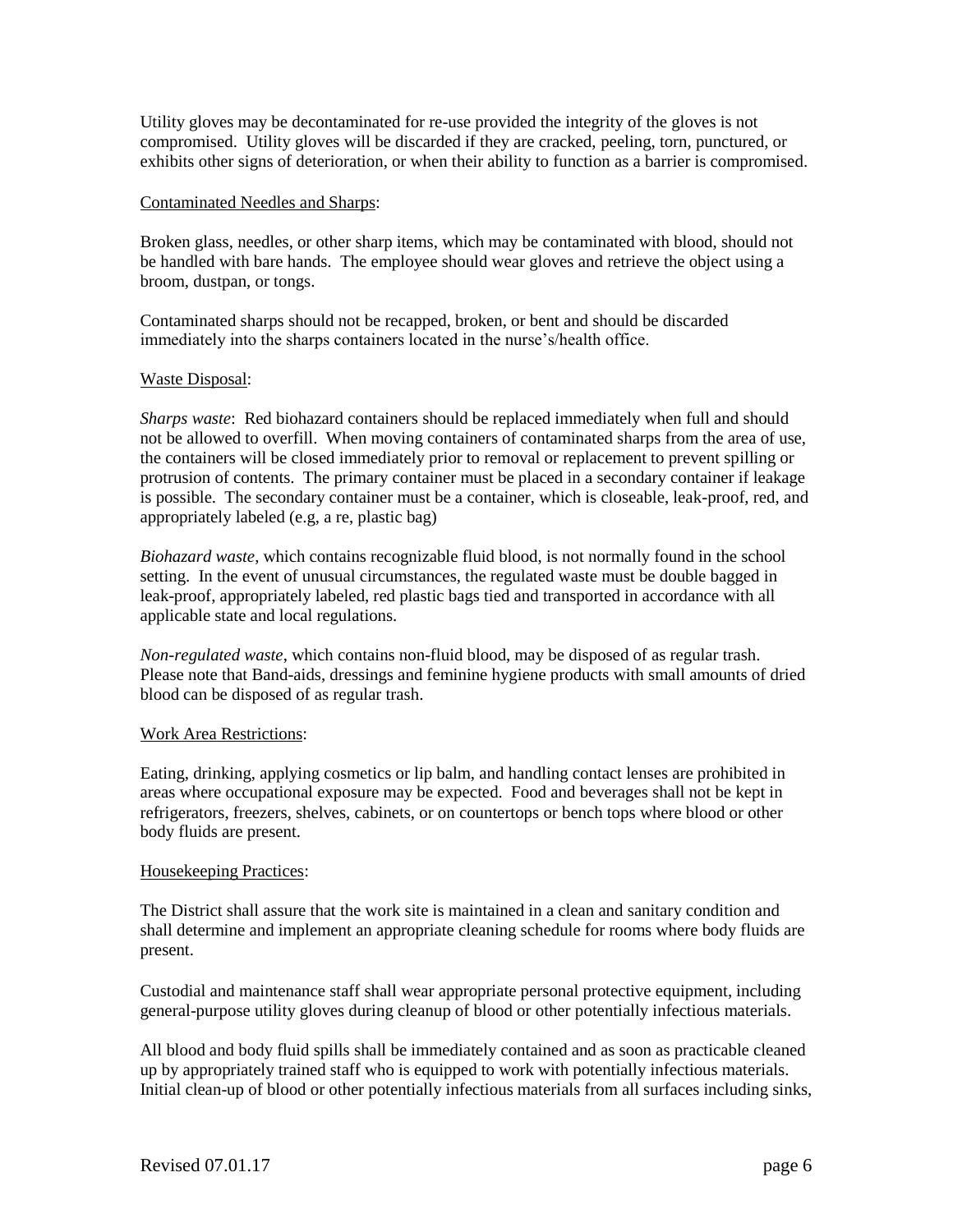work areas, equipment, floors, car/bus seats, etc., should be followed with the use of an appropriate disinfectant, such as bleach solutions or EPA registered germicides.

All wastebaskets should be lined with a disposable plastic bag. In areas where blood is present, physical care is provided or personal care occurs (health office, restrooms, locker rooms, etc.) disposable bags should be replaced daily.

### Laundry Procedures:

Laundry contaminated with blood or other potentially infectious materials (athletic uniforms, towels) should be handled as little as possible and with a minimum of agitation. Contaminated laundry should be bagged at the location of use in a biohazard labeled or color-coded red, leakproof bag. Contaminated laundry should not be sorted or rinsed in the location of use. Employees who have contact with contaminated laundry will wear protective gloves and other appropriate personal protective equipment.

### Labels and Signs:

One of the most obvious warnings of possible exposure to bloodborne pathogens are biohazard labels. Because of this, the district will implement a biohazard warning labeling program using the universal biohazard symbol and the legend BIOHAZARD or, when appropriate, using red color-coded containers.

The following items should be properly labeled: containers of biohazardous waste; sharps disposal containers; contaminated laundry bags and containers; and contaminated equipment.

# **VI. Training**

All employees who have the potential for exposure to bloodborne pathogens will be provided with training during work hours and at no cost to the employee. Employees will be retrained annually. Additionally, all new employees, as well as employees changing job functions will be given training as required by their new position at the time of their job assignment.

Designated First Aid providers shall receive training that includes the specifics of reporting first aid incidents, involving blood or bodily fluids, which are potentially infectious.

# Training Topics

The topics covered in the training program will include, but may not be limited to:

- An accessible copy of the Cal-OSHA standard and an explanation of its contents (CCR Title 8 Section 5139);
- An explanation of the District's exposure plan and the means by which the employee can obtain a copy of the written plan;
- An explanation of the symptoms and modes of transmission of bloodborne pathogens;
- An explanation of the appropriate methods for recognizing tasks and other activities that may involve exposure to blood and other potentially infectious materials;
- An explanation of the use and limitations of methods of control that may prevent or reduce exposure including universal precautions, engineering controls, work practices, and personal protective equipment;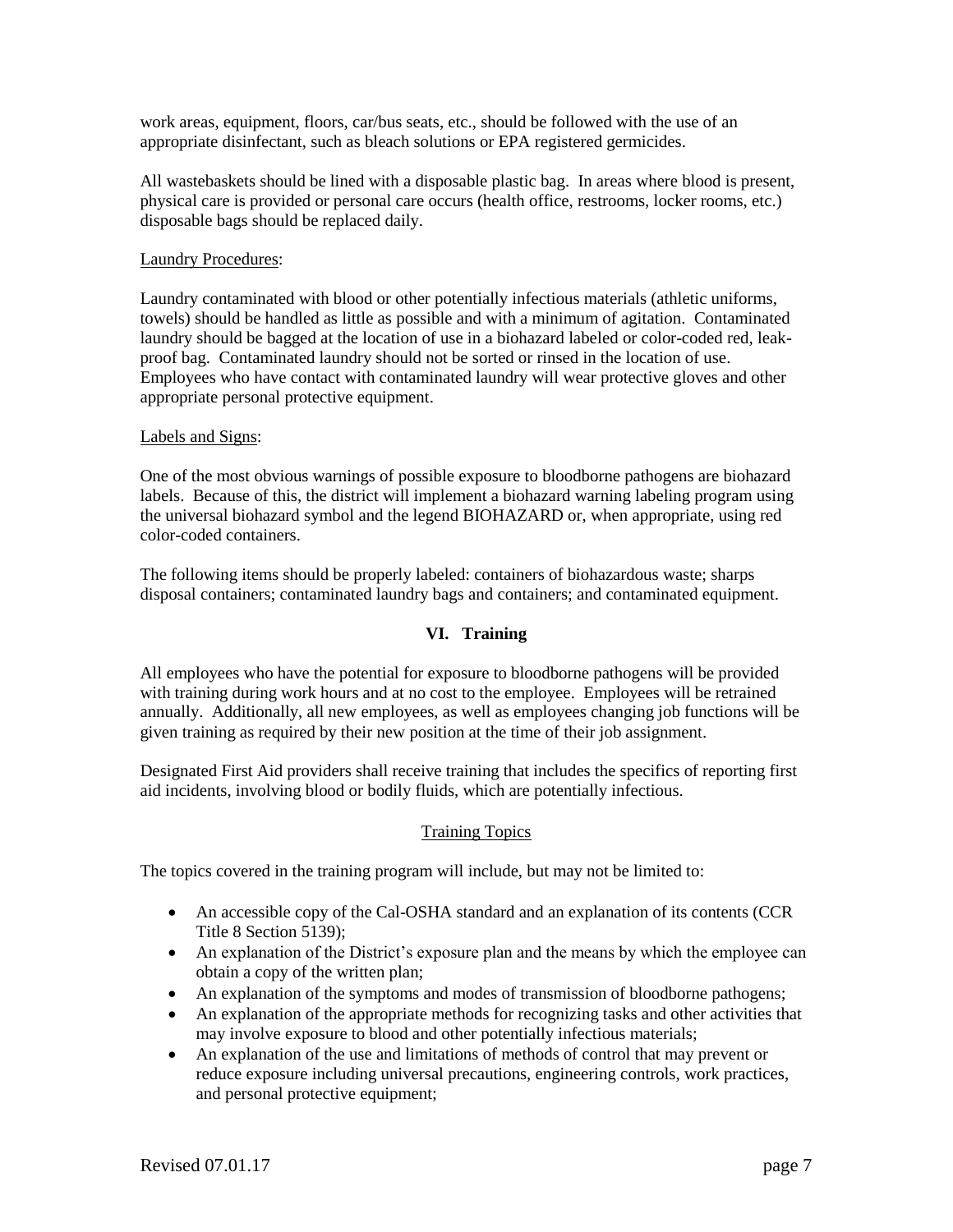- Information on the types, proper use, location, removal, handling, decontamination and disposal of personal protective equipment;
- An explanation of the basis for selection of personal protective equipment;
- Information on the HBV vaccine, including its efficacy, safety, the benefits of being vaccinated, and eligibility for a free HBV vaccine;
- Information on the appropriate actions to take and persons to contact in an emergency involving blood or other potentially infectious materials;
- An explanation of the procedure to follow if an exposure incident occurs, method of reporting the incident, and the medical follow-up that will be made available;
- An explanation of the signs, labels, tags, and/or color coding used to denote biohazards (e.g, contaminated sharps containers);
- An opportunity for interactive questions and answers with the person conducting the training sessions.

# **VII. Record Keeping**

#### Medical Records

Medical and exposure records will be maintained in accordance with Title 8, California Code of Regulation, Section 3204. These records shall be kept confidential, not disclosed without the employee's written consent, and must be maintained for at least the duration of employment plus 30 years. The records shall include the following:

- The name and social security number of the employee;
- A copy of the employee's Hepatitis B Vaccination status or declination form including dates of any vaccinations and medical records relative to the employees ability to receive vaccination;
- Copies of the results of the examinations, medical testing and follow-up procedures;
- A copy of information provided to the consulting healthcare professional as a result of any exposure to bloodborne pathogens.

### Sharps Log

Incident involving sharps should be recorded on the Sharps Log within 14 days after the incident is reported. The Sharps Log should be maintained for 5 years from the date exposure occurred.

The Sharps Log should be reviewed periodically to determine the frequency of use of the types and brands of sharps involved in exposure incidents.

### Training Records

Training Records will be maintained for three years from the date of training. The following information will be documented:

- The dates of training sessions;
- The names and qualifications of persons conducting the training;
- The names and job titles of all persons attending the training session.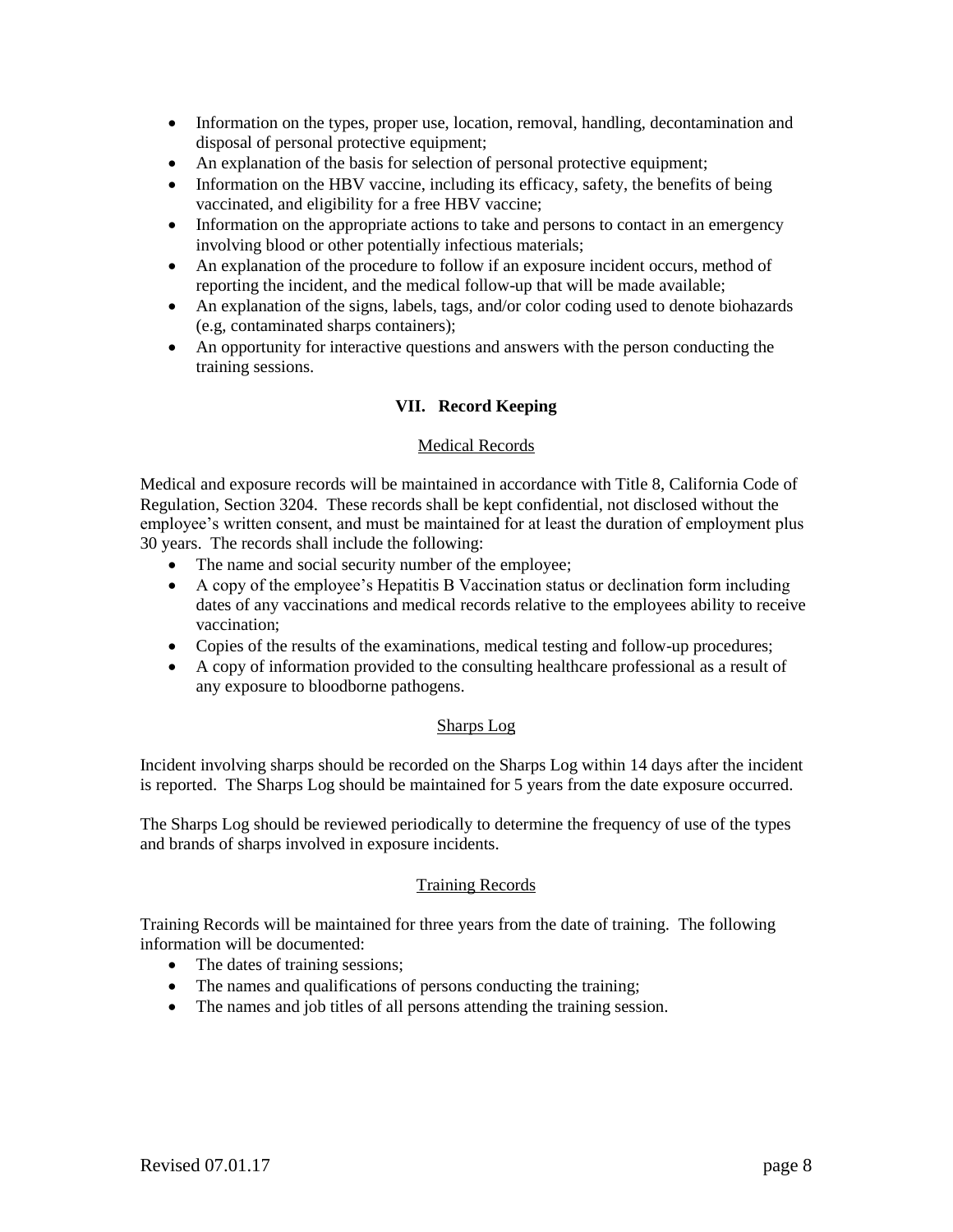

# **Washington Unified School District Sharps Injury Log**

| <u> 1989 - Johann Stein, marwolaethau a bhann an t-Amhainn an t-Amhainn an t-Amhainn an t-Amhainn an t-Amhainn an</u>                     |
|-------------------------------------------------------------------------------------------------------------------------------------------|
|                                                                                                                                           |
|                                                                                                                                           |
| Did the sharp have engineered sharps injury protection?                                                                                   |
| $\vert$ Yes. Was the protective mechanism activated? $\vert$<br>Did the injury occur before, during or after the protective mechanism was |
| No. What is the opinion of the injured employee as to whether or how such a                                                               |
|                                                                                                                                           |

What is the employee's opinion about whether any other engineering, administrative or workplace practice could have prevented the injury? \_\_\_\_\_\_\_\_\_\_\_\_\_\_\_\_\_\_\_\_\_\_\_\_\_\_\_\_

\_\_\_\_\_\_\_\_\_\_\_\_\_\_\_\_\_\_\_\_\_\_\_\_\_\_\_\_\_\_\_\_\_\_\_\_\_\_\_\_\_\_\_\_\_\_\_\_\_\_\_\_\_\_\_\_\_\_\_\_\_\_\_\_\_\_\_\_\_\_ \_\_\_\_\_\_\_\_\_\_\_\_\_\_\_\_\_\_\_\_\_\_\_\_\_\_\_\_\_\_\_\_\_\_\_\_\_\_\_\_\_\_\_\_\_\_\_\_\_\_\_\_\_\_\_\_\_\_\_\_\_\_\_\_\_\_\_\_\_\_

Return Completed Form to Risk/Benefits Manager, District Office